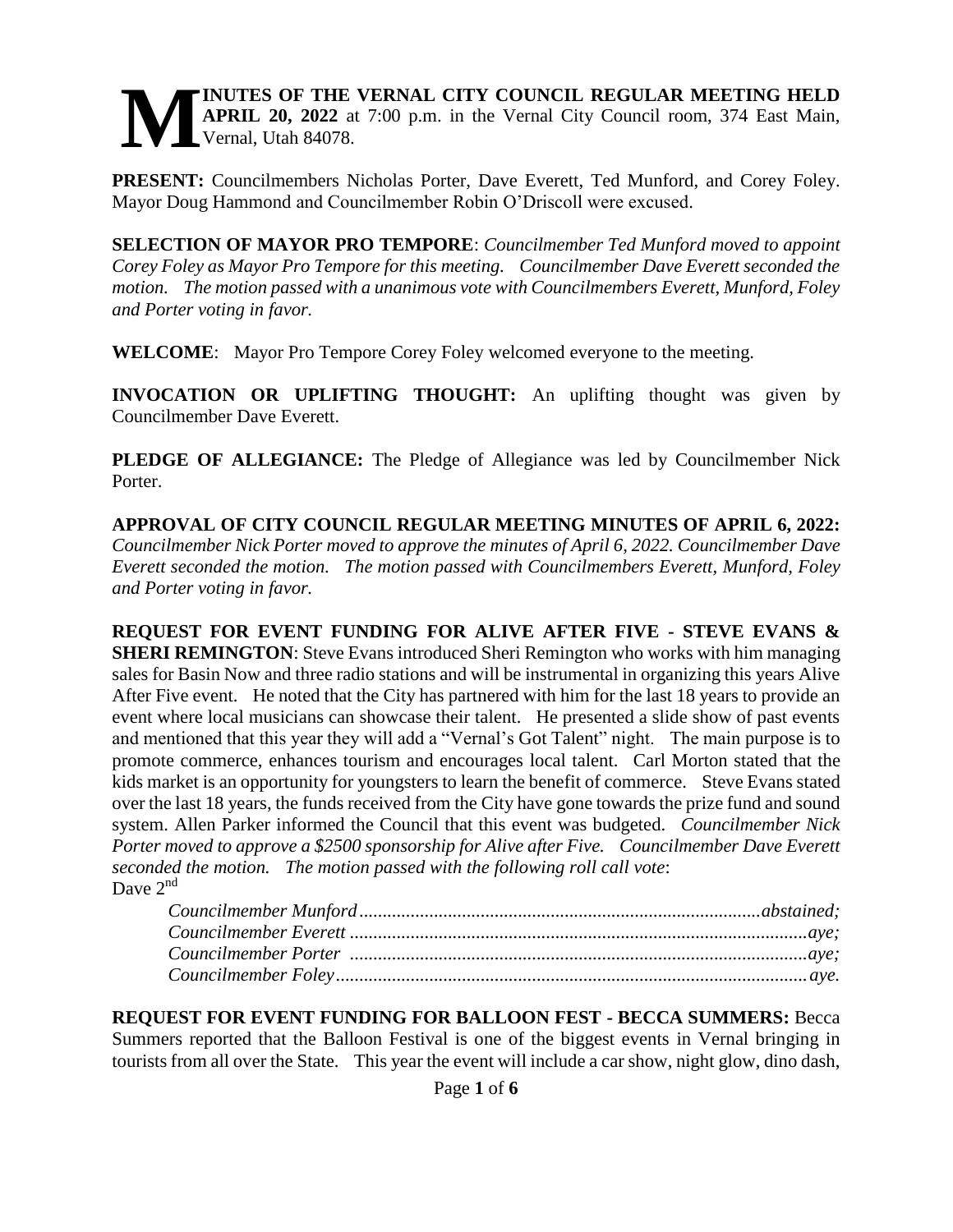and craft fair. She asked the Council to consider a continuation of the City's sponsorship in the amount of \$1000 to help cover pilots rooms and fees. Allen Parker commented that there are 34 pilots registered so far this year. *Councilmember Ted Munford moved to approve a sponsorship of \$1000 for the Balloon Festival. Councilmember Nick Porter seconded the motion. The motion passed with the following roll call vote:*

**PUBLIC HEARING: REQUEST TO REZONE PROPERTY OWNED BY ZIONS BANK & VERNAL CITY LOCATED AT 84 SOUTH 100 WEST, VERNAL, UTAH FROM C-2 COMMERCIAL ZONE TO MX (MIXED USE) ZONE. ORDINANCE NO. 2022-07:** Allen Parker explained that the City received a request to rezone a parcel of land on the Zions Block, south west corner, from commercial to mixed use. This would be the first area to be zoned mixed use (MX Zone) in the City. The current zone of C-2 is a good zone for a lot of things to happen, however, the MX zone is better for a mixture of residential with commercial. Zion's Bank currently owns the property, although Vernal City is the applicant. Roxanne Behunin reported that the City also owns a small portion that is being rezoned. Allen Parker reported that this request has been presented to the Planning Commission and they have forwarded a positive recommendation. Councilmember Dave Everett asked about parking. Allen Parker stated he has spoken with the developers and they have a good plan for the parking. Mayor Pro Tempore Corey Foley opened the public hearing. He reported that he received a phone call from a property owner nearby this parcel, and their concern is how tall the building will be. He asked how many floors are planned for condos. Allen Parker stated the current concept is three floors of condos and one floor of commercial. Wes Zufelt, developer, stated the plan is to build a total of eighteen residential units. The top will not be a sloped roof, more flat top with iron work and they are considering the concept of green gardens or green house on the top. Councilmember Ted Munford stated this will fits nicely with what the City is trying to do downtown. Allen Parker reminded the Council that the new zone will allow more residential, has a height limit of sixty feet, and a set back of five feet. There being no further public comments, Mayor Pro Tempore Corey Foley closed the public hearing. *Councilmember Nick Porter moved to approve Ordinance No. 2022-07 rezoning property at 84 South 100 West from C-2 Commercial to MX mixed use. Councilmember Ted Munford seconded the motion. The motion passed with the following roll call vote:*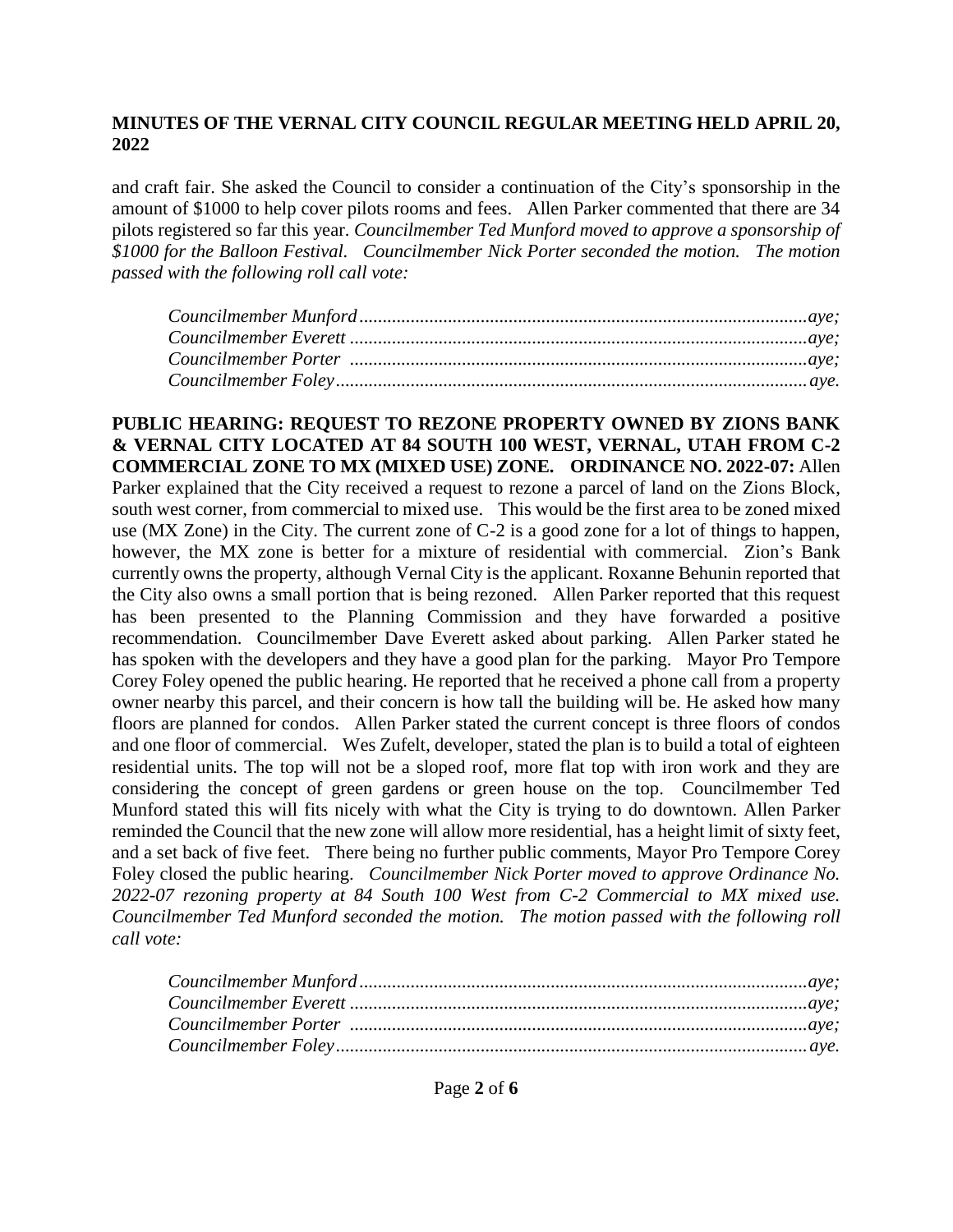**PUBLIC HEARING: REQUEST TO AMEND VERNAL CITY MUNICIPAL CODE FOR MX (MIXED USE) AND COMMERCIAL ZONES- ADJUSTING SETBACKS AND COMMERCIAL RATIO CHAPTER 16:04 AND 16.45 ORDINANCE NO. 2022-06**: Allen Parker stated that the concept behind this Ordinance is to adjust the setbacks to fit retail and office spaces and change the ratio requirement between residential and commercial in the MX zone. The current zone requirements mimic the R-4 zone and should have a higher density. In order to accomplish that, the square footage requirements need to be reduced. In the R-1 residential zone, the land requirement is 8000 square feet. That square footage requirement is reduced for each residential zone as the density increases, therefore, for the MX zone the square footage is 4000 and 800 thereafter per unit to accommodate multi-floor developments. The second item is the amount of property that can be covered with a structure. The current regulations are at 75% and should be 85%. The Planning Commission considered these changes and is forwarding a positive recommendation. Mayor Pro Tempore Corey Foley opened the public hearing. Councilmember Ted Munford stated he is excited about the mixed use zones in the City and it is a good way to revitalize downtown.

Willis LeFevere, Uintah County resident, asked for clarification on the 75% to 85%. Allen Parker answered that when you look at a parcel of property, the structure can currently cover 75% of the area. This Ordinance changes that to 85% to allow more density.

There being no further public comments, Mayor Pro Tempore Corey Foley closed the public hearing. *Councilmember Dave Everett moved approve Ordinance No. 2022-06 as presented. Councilmember Nick Porter seconded the motion. The motion passed with the following roll call vote:* 

**PUBLIC HEARING: REQUEST TO AMEND THE VERNAL CITY MUNICIPAL CODE TO CONSIDER CHANGES TO HOUSEHOLD PETS IN MIXED USE AND COMMERCIAL ZONES, CHAPTERS 16.45 & 16.48 – ORDINANCE 2022-05**: Allen Parker explained that this Ordinance was presented to the Planning Commission who had a lot of discussion and wanted to research it further. They declined to make a recommendation, so the City Council cannot take any action yet. Councilmember Ted Munford asked what was the discussion that led to this item being tabled. Allen Parker answered the main concern was that the restriction of household pets only applies to the MX and Central Commercial zones. The intent is if a resident lives in an apartment in those zones the pet is to be kept indoors. After the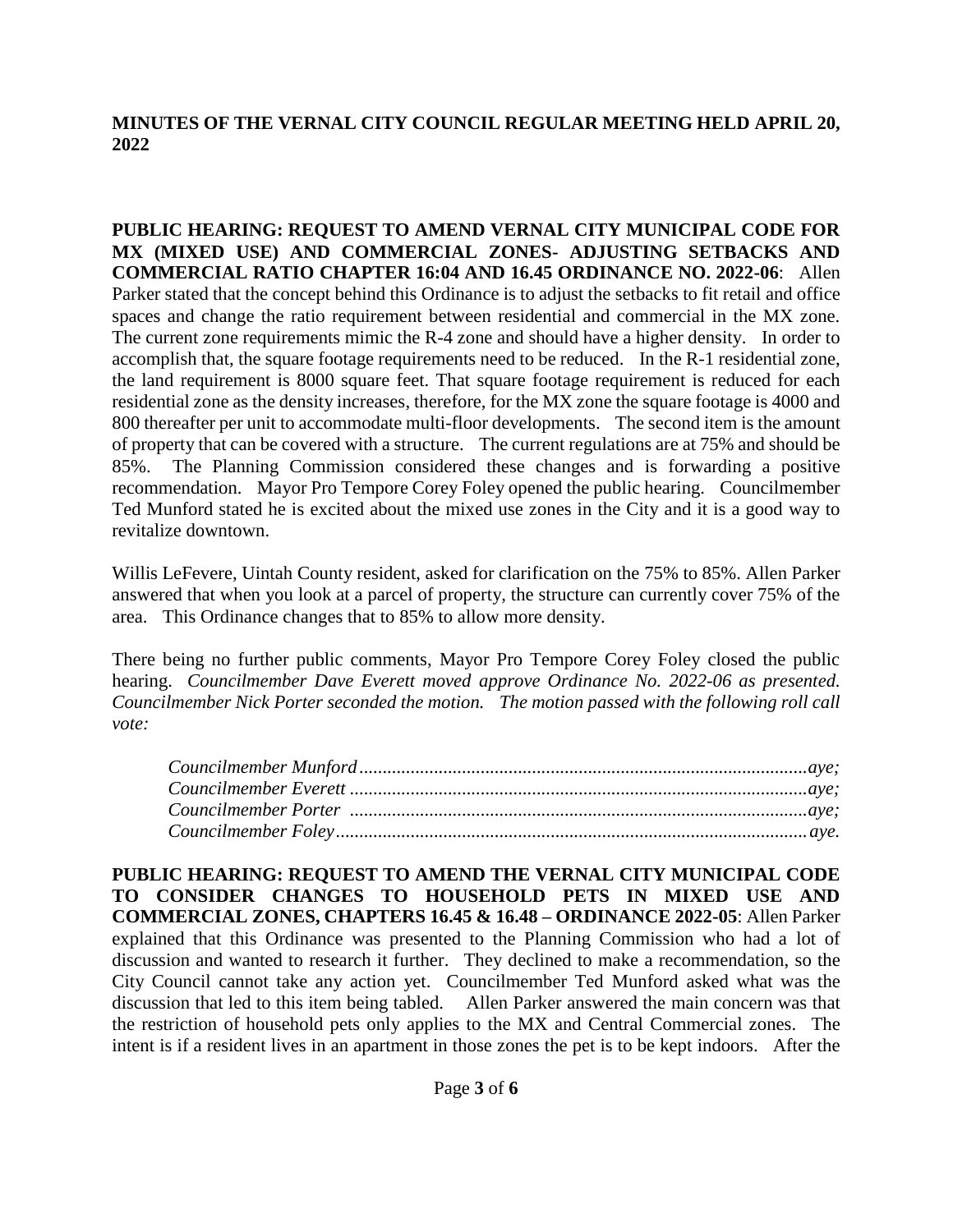initial Ordinance passed, the staff spent time with individuals who were affected and the City Manager asked him to look at ways to allow more property rights with pet owners and not create a situation where those rights impeded another right. This proposal was to allow pets outside, behind a six foot solid wall, to protect other commercial activities taking place in those zones. The discussion with the Planning Commission centered on if the City allowing something that shouldn't be allowed, or creating a situation where one person is unduly restricted. Mayor Pro Tempore Corey Foley indicated he met with the affected property owner and he is firm that he knows his rights and feels like his rights are being infringed upon. He is not opposed to putting in a wall. He noted that other Planning Commission members wanted to research this issue first. Councilmember Ted Munford stated the Council tries to let everyone have rights. Living in a commercial area, it was felt that this was the right thing to do to keep the animal inside to reduce the noise, mess and danger. Councilmember Dave Everett stated it was driven by other commercial establishments and that part of the kennel is on City property. The owner needs to consider the animal that may end up eating everything chucked into the kennel. Councilmember Nick Porter agreed that one situation does not dictate how to legislate; however, it is not unusual to have areas where animals are not kept outside. Allen Parker commented that there are units that have no outdoor space. Councilmember Corey Foley clarified if you have a home in this area with a yard they can have an animal. Allen Parker stated those areas are grandfathered and can use their yards for their pets. Councilmember Dave Everett asked if building a wall for the pet and beautifying the back façade of the building, would he be eligible to have the City pay a portion of it. Allen Parker answered yes, there are grant funds available. Mayor Pro Tempore Corey Foley Corey opened the public hearing. There being no public comments, the public hearing was closed. *Councilmember Nick Porter moved to table this item. Councilmember Dave Everett seconded the motion. The motion passed with Councilmembers Everett, Munford, Foley and Porter voting in favor.* 

**CONSIDER APPROVAL OF A PERFORMANCE CONTRACT FOR DINOSAUR FREEDOM FEST CONCERT WITH MUSIC MANAGEMENT**: Allen Parker informed the Council that a great performer is come to town for the  $4<sup>th</sup>$  of July. The contract with Jeremy McComb, to perform is through the City and reimbursed by Freedom Fest. *Councilmember Ted Munford moved to approve the performance contract for Freedom Fest. Councilmember Corey Foley seconded the motion. The motion passed with the following roll call vote:*

**CONSIDER APPROVAL OF A PURCHASE AGREEMENT OF REAL PROPERTY**: Ken Campbell, Director of the Airport, explained that there are several parcels of property that the City has been in negotiation with to purchase. The first piece of property is 17.9 acres located at 900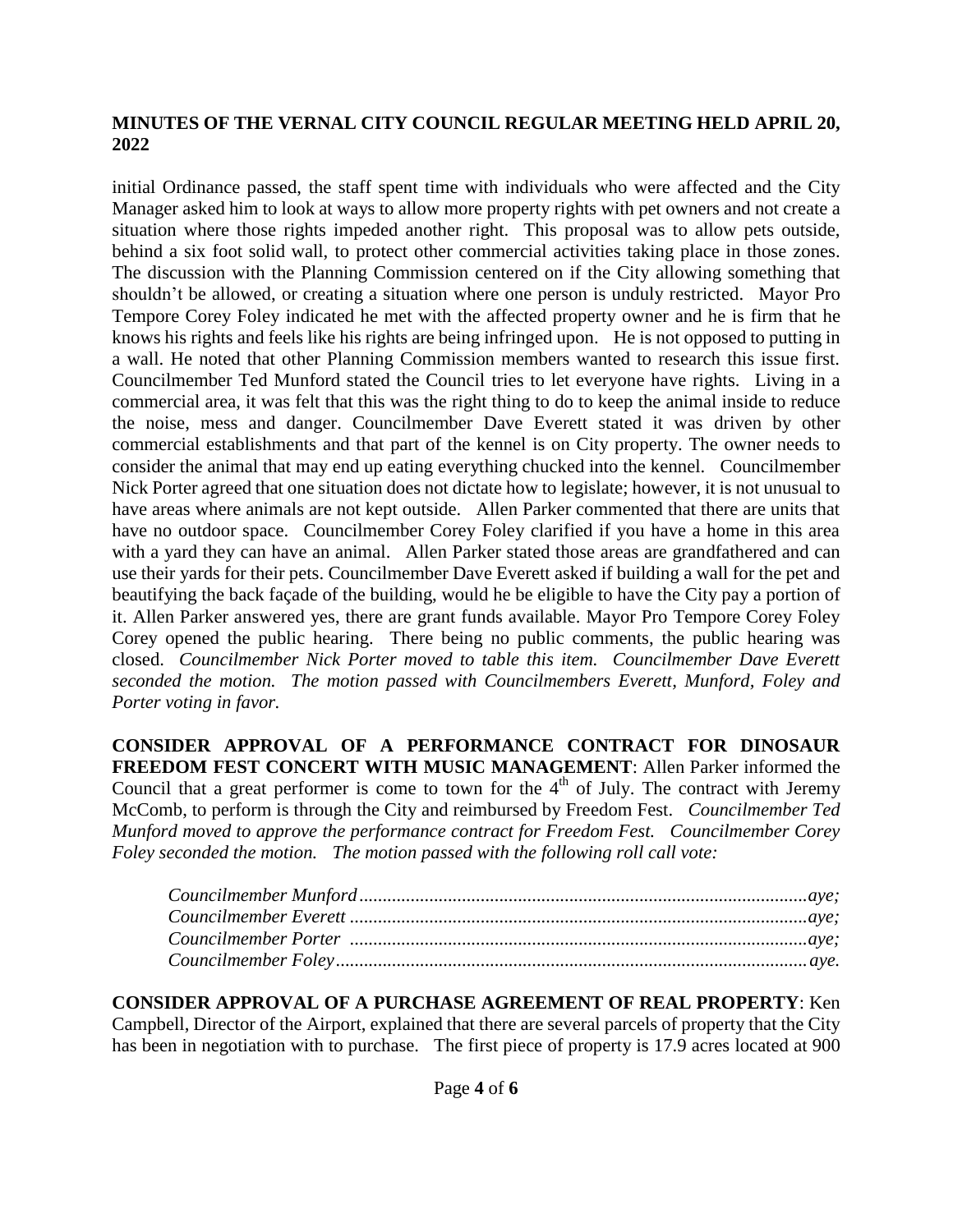East 500 South, just north of the runway. The reason for this parcel to be purchased is it is in the runway protection zone and the FAA wants it purchased. The County Commission has agreed to the purchase. The total cost is \$312,388. Councilmember Ted Munford stated this is for the entire parcel. Ken Campbell stated yes, although there is a lease agreement for 5.7 acres to be leased back to the seller. *Councilmember Nick Porter moved to approve the purchase of property at 900 East 500 South for the amount of \$312,388. Councilmember Ted Munford seconded the motion. The motion passed with the following roll call vote:* 

| ${Council member\,Munford.\,}\label{Councilmember}\qquad {\rm Munford.\,}\qquad {\rm Munford.\,}\qquad {\rm Munford.\,}\qquad {\rm Munford.\,}\qquad {\rm Munford.\,}\qquad {\rm Munford.\,}\qquad {\rm Munford.\,}\qquad {\rm Munford.\,}\qquad {\rm Munford.\,}\qquad {\rm Munford.\,}\qquad {\rm Munford.\,}\qquad {\rm Munford.\,}\qquad {\rm Munford.\,}\qquad {\rm Munford.\,}\qquad {\rm Munford.\,}\qquad {\rm Munford.\,}\qquad {\rm Munford.\,}\qquad {\rm Munford.\,}\qquad {\rm Munford.\,}\qquad {\rm Munford.\$ |  |
|-------------------------------------------------------------------------------------------------------------------------------------------------------------------------------------------------------------------------------------------------------------------------------------------------------------------------------------------------------------------------------------------------------------------------------------------------------------------------------------------------------------------------------|--|
|                                                                                                                                                                                                                                                                                                                                                                                                                                                                                                                               |  |
|                                                                                                                                                                                                                                                                                                                                                                                                                                                                                                                               |  |
|                                                                                                                                                                                                                                                                                                                                                                                                                                                                                                                               |  |

Ken Campbell presented the next parcel to be purchased which is located at, 638 East 500 South. The purchase price is \$95,000 and consists of 2.2 acres. This parcel will allow the airport to expand aviation hangers and there is a lot of interest for that. *Councilmember Nick Porter moved to approve the purchase of property at 638 East 500 South in the amount of 95,000. Councilmember Ted Munford seconded the motion. The motion passed with the following roll call vote:* 

**CONSIDER APPROVAL OF A LEASE OF REAL PROPERTY**: Ken Campbell reported that this is the piece of the property that is being purchased at 900 East 500 South. The sellers want to lease back 5.17 acres to continue their business operations. The lease would be for 5 years at \$100 per year. Councilmember Ted Munford asked what happens after the five years. Ken Campbell stated there are many options once the lease is over. The property does have restrictions such as cannot have a structure in certain locations. After further discussion, *Councilmember Nick Porter moved to approve the lease agreement. Councilmember Ted Munford seconded the motion. The motion passed with the following roll call vote:* 

**REQUEST TO CONSIDER VACATING CONDO PLAT MAP ASHLEY MEADOWS SUBDIVISION**: Allen Parker presented to the Council a plat map of Ashley Meadows